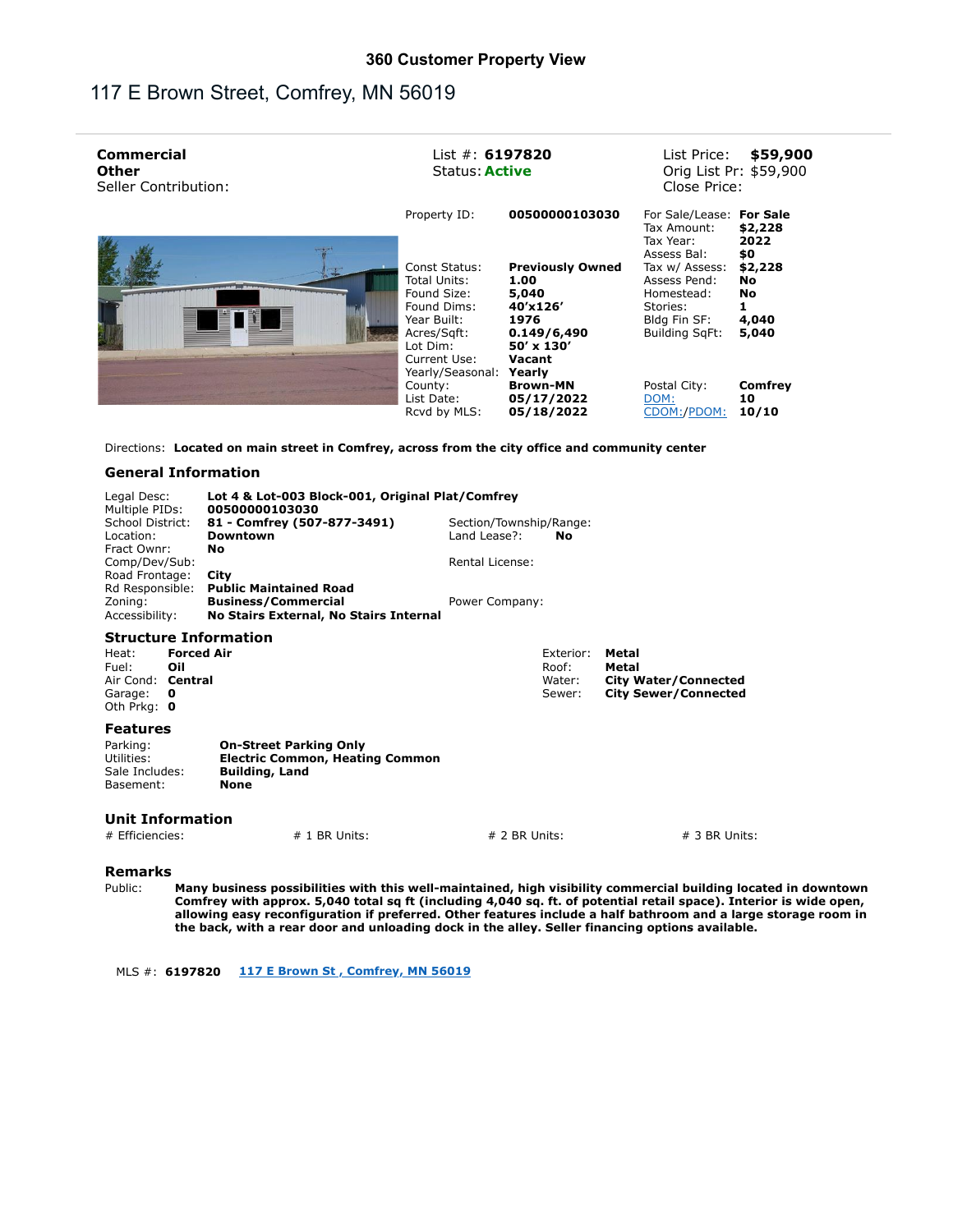117 E Brown St, Comfrey, MN 56019





















MLS #: 6197820